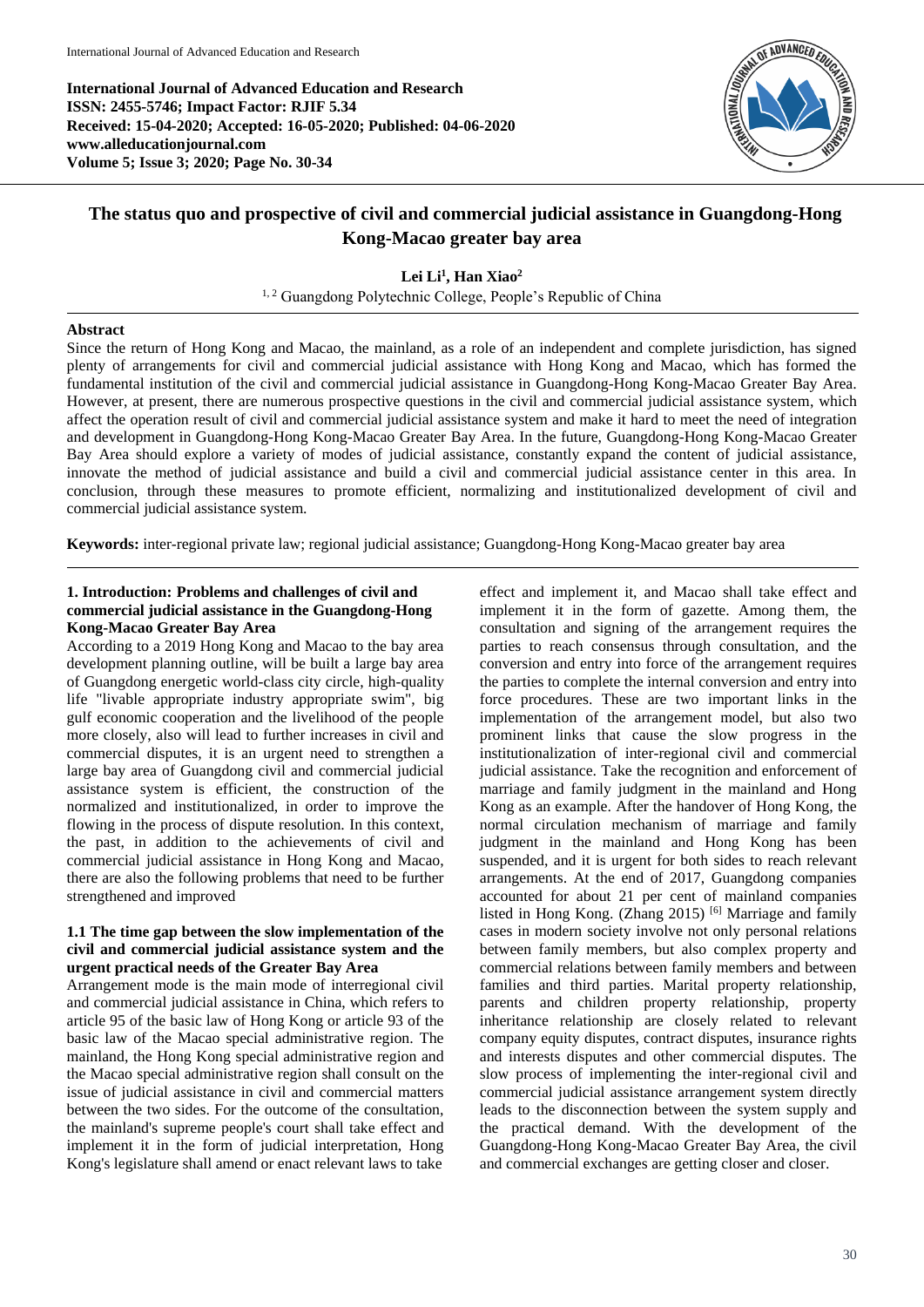# **1.2 The detached line between the limitation of civil and expanding demand of commercial judicial assistance in the Greater Bay Area**

There are broad sense and narrow sense of civil and commercial judicial assistance. In the narrow sense, civil and commercial judicial assistance refers to the service and collection of evidence. After 20 years of development, the mainland, Hong Kong and Macao civil and commercial judicial assistance in the four areas of service, evidence collection, arbitration award and court judgment recognition and enforcement have been achieved degree of breakthrough. However, due to the imbalanced system construction, the inter-regional civil and commercial judicial assistance has not been fully institutionalized. The limitation of the scope of application of the civil and commercial judicial assistance arrangement in Hong Kong, Macao and the Guangdong-Hong Kong-Macao Greater Bay Area has a certain scope gap with the development goal of the Guangdong-Hong Kong-Macao Greater Bay Area. Whether Guangdong, Hong Kong, Macao and the Greater Bay Area can first try to promote the institutionalization of civil and commercial judicial assistance in the above areas, and on this basis establish a broader judicial assistance and cooperation system will help to provide a solid institutional guarantee and support for the integrated development of the Greater Bay Area.

## **1.3 The disconnection between the relatively conservative ways of civil and commercial assistance and the development orientation of the Greater Bay Area**

Seeking maximum consensus through consultation is an important feature of the arrangement mechanism, so the inter-regional civil and commercial judicial assistance mechanism tends to be cautious. With the passage of time, the development of The Times and the change of the system, the inter-regional judicial assistance mode established in the early part of the arrangement also gradually presents a relatively conservative phenomenon, which is highlighted in the inter-regional civil and commercial judicial assistance mode lags far behind the development trend of modern electronic information society. (Zhang 2016) <sup>[7]</sup> In information technology development, Hong Kong and Macao to the bay area development planning outline of cooperation by Hong Kong and Macao to strengthen urban wisdom, to establish unified, open data port, the construction of public application platform of communication, the construction of universal coverage, with interconnected network of intellisense and wisdom city information cloud platform of time and space, spatial information service platform, such as information infrastructure, develop the intelligence transportation, energy, municipal wisdom, wisdom community. (He 2015) [3] In terms of creating a globally competitive business environment, the outline of the development plan for the Guangdong-Hong Kong-Macao Greater Bay Area proposes to improve the international commercial dispute resolution mechanism, build an international arbitration center, and support exchanges and cooperation between Guangdong-Hong Kong-Macao arbitration and mediation institutions. We will build a diversified dispute resolution mechanism and build an international legal services center and an international commercial dispute resolution center in Hong Kong. At the same time, the supreme people's court issued the five-year development plan for the informatization of

the people's courts, and put forward the requirements for the construction of smart courts, requiring the people's courts to make full use of the advanced information system, support the online operation of the whole business, the whole process is open according to law, all-round intelligent services, and promote the Internet +sunshine justice. Obviously, there is a certain degree of institutional disconnection between the relatively conservative ways of civil and commercial judicial assistance in Hong Kong, Macao and mainland China and the goal and requirements of improving the international commercial dispute resolution mechanism and promoting the construction of smart city in the Greater Bay Area. How to innovate the way of civil and commercial judicial assistance with the tide of information development in the Guangdong-Hong Kong-Macao Greater Bay Area is also a question to be considered.

## **1.4 The disconnection between the fragmentation of the construction of the civil and commercial judicial assistance system and the integration of systems in the Greater Bay Area**

The mainland and Hong Kong, the mainland and Macao, and Hong Kong and Macao have reached relevant arrangements through pairwise consultations respectively. This has led to the duplication of the inter-regional judicial assistance system for civil and commercial affairs. Among the 12 existing arrangements, there are only four areas of service, evidence collection, arbitration award and recognition and enforcement of judgment. Among them, three arrangements have been signed in the field of service, four arrangements have been signed in the field of civil and commercial judgment, and three arrangements have been signed in the field of enforcement of arbitration award. Moreover, with the repeated construction of the system, the conflicts of legal systems in Hong Kong, Macao and Hong Kong, the unsynchronized arrangement of consultations and the different needs and understandings of all parties further lead to the unnecessary differences of judicial assistance rules between different arrangements in the same field.(Huang1994) One country, two systems and three legal systems are the most prominent legal features of the Guangdong-Hong Kong-Macao Greater Bay Area. Under one country, two systems, the Hong Kong and Macao special administrative regions enjoy a high degree of autonomy and exercise executive, legislative, independent judicial and final adjudication powers. The fourth issue to be considered is how to promote the connection of interregional civil and commercial judicial assistance rules in the Guangdong-Hong Kong-Macao Greater Bay Area and give full play to the coordinating role of the civil and commercial judicial assistance system in the legal conflicts of the three regions. To sum up, the 2019 outline of the development plan for the Guangdong-Hong Kong-Macao Greater Bay Area proposes that by 2022, the Guangdong-Hong Kong-Macao Greater Bay Area will basically form the framework of the world-class bay area and world-class city clusters. Through the construction of Guangdong-Hong Kong-Macao Greater Bay Area, it is the development trend of the new era to promote the further integrated development of Guangdong-Hong Kong-Macao Greater Bay Area. (Shao & Yu 2001) <sup>[5]</sup> In this background, to strengthen and promote a large bay area of Guangdong institutionalization, and higheffectiveness of civil and commercial judicial assistance and normal operation, in order to promote a large bay area of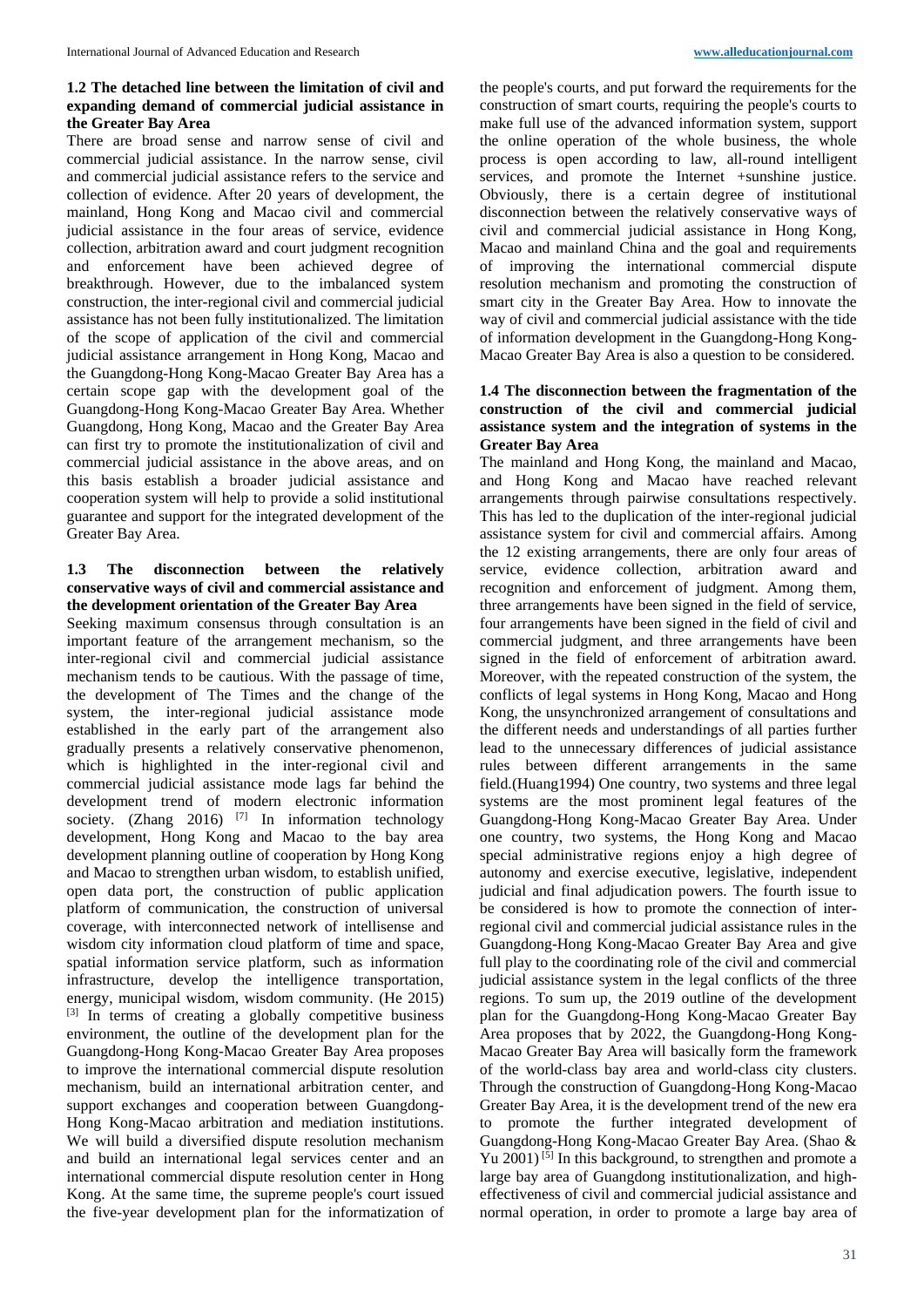Guangdong rules, improve the international commercial dispute resolution mechanism, building globally competitive business environment, is to strengthen a large bay area of Guangdong goal and the direction of the civil and commercial judicial assistance.

#### **2. Suggestions on the future development of civil and commercial judicial assistance in the Guangdong-Hong Kong-Macao Greater Bay Area**

#### **2.1 To promote the diversification of judicial assistance modes in civil and commercial affairs**

In retrospect, the higher people's court of Guangdong province and Hong Kong in 1985 the Supreme Court had reached the "civil and commercial litigation document to assist each other preliminary agreement", after added sound to become the Guangdong higher people's court and the high court of Hong Kong civil and economic disputes litigation document to entrust each other problems agreement and to enter into force as of July 1, 1988, for the later in 1999, the port of destination delivery arrangements within provided valuable samples. After the return of Hong Kong and Macao, after more than 20 years of development, the inter-regional civil and commercial judicial assistance system has entered a deep-water period, facing the problems of the revision and improvement of the original arrangement and the construction of the new system. However, the cases involving Hong Kong and Macao in the mainland of China have the characteristics of unbalanced distribution of regions, so the inter-regional civil and commercial judicial assistance promoted by the mainland as a whole in a balanced and unified manner may be difficult to complete the system improvement or construction process in a short time. Compared with other regions in the mainland, Guangdong, as an important city for the trial of cases involving Hong Kong and Macao and inter-regional civil and commercial judicial assistance, has a more urgent demand for the establishment of an efficient and institutionalized inter-regional civil and commercial judicial assistance mechanism. The Guangdong-Hong Kong-Macao Greater Bay Area needs to explore the innovation of models of civil and commercial judicial assistance. Firstly, the Guangdong-Hong Kong-Macao Greater Bay Area should encourage judicial departments to promote the development of civil and commercial judicial assistance system through individual cases. In particular, in the areas of inter-regional bankruptcy, maritime business, judgment recognition and enforcement of some intellectual property rights and arbitration-related cases, we should give full play to the role of individual case exploration, promote judicial assistance in civil and commercial affairs in a flexible and innovative way, and form the fact reciprocity of inter-regional civil and commercial judicial assistance. Secondly, the Guangdong-Hong Kong-Macao Greater Bay Area should introduce unilateral legislation of civil and commercial judicial assistance with more convenient procedures and more relaxed conditions. The function of civil and commercial judicial assistance system is to overcome the contradiction between the regionalism of judicial power and the extraterritorial effect of judicial ACTS. In the field of international civil and commercial judicial assistance, when there is no bilateral or multilateral treaty between countries, sovereign states can still legislate on their own to provide assistance for foreign countries' requests for civil and commercial judicial assistance. So, in the field of

interregional civil and commercial judicial assistance, belong to a country, in every legal law field, there is no fundamental conflict of interest between each other to provide civil and commercial judicial assistance will help maintain a national overall work of the judicial order, also helps to smooth exercise of jurisdiction, in every legal arranged in has not been able to achieve both cases, the use of legislative power should be more aggressive, formulate relevant laws and regulations and laws provide for each other than international civil and commercial judicial assistance conditions more relaxed, more convenient for application of civil and commercial judicial assistance, and promote law field in civil and commercial judicial assistance between the law of reciprocity as soon as possible. Finally, according to article 95 of the "Hong Kong basic law and" Macao basic law "the 93th, in key areas of civil and commercial judicial assistance institutionalized or issue, in case to explore and unilateral legislation, on the basis of the experience of a large bay area can explore through consultation of Guangdong, Hong Kong and Macao to sign big bay area three civil and commercial judicial assistance agreement, Hong Kong and Macao to promote the whole big bay area rules of civil and commercial judicial assistance system integration. Therefore, in the current in the mainland as a whole to negotiated in Hong Kong and Macao civil and commercial judicial assistance arrangements for path model, on the basis of a large bay area of Guangdong in interregional civil and commercial judicial assistance arrangements, on the basis of existing exploration cases and unilateral legislation as supplement, contribute to the fact that civil and commercial judicial assistance reciprocity and the law of mutual benefit, finally the diversification of a large bay area of Guangdong tripartite agreement mode of civil and commercial judicial assistance.

#### **2.2 To expand the contents of judicial assistance in civil and commercial matters**

Currently, among the 12 inter-regional civil and commercial judicial assistance arrangements, some of them are reached earlier, and the system is facing modification and improvement. Therefore, the Guangdong-Hong Kong-Macao Greater Bay Area should explore and improve the system of these arrangements. For example, in the field of delivery," Service arrangement in inner port" and "service arrangement in inner Australia" only adopt the method of entrusted service, but the application effect is affected by the long time, multiple links and single path of the entrusted service procedure. In the future, the Guangdong-Hong Kong-Macao Greater Bay Area should consider perfecting and improving the judicial assistance system of civil and commercial service. On the one hand, it should improve the entrustment service procedure, establish the point-to-point direct entrustment mode between the accepting court and the assisting court in the Guangdong-Hong Kong-Macao Greater Bay Area, reduce entrustment links and improve the service efficiency. On the other hand, it will explore the introduction of other alternative methods of consigning service, including electronic service, party service or thirdparty service, to enrich the ways of document service. And as in the field of the arbitral award recognition and enforcement, the Hong Kong arbitration arrangements within specification only for execution of arbitral awards, did not establish the arbitration award recognition program,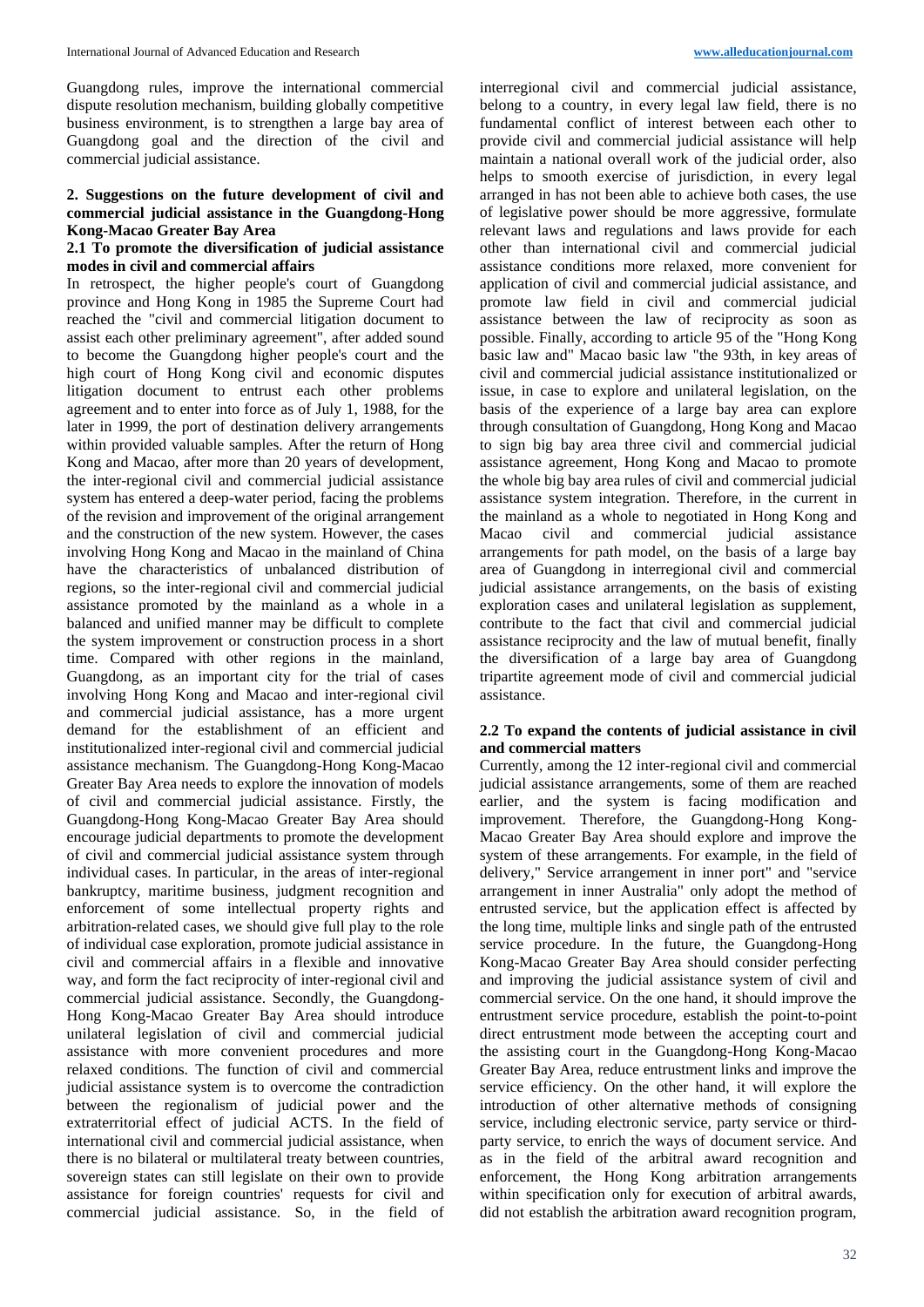can't solve the client only needs recognition in practice the award of the arbitration but do not need to execute the arbitral award requirements, apply for approval to the party with legal obstacles, a big bay area should promote to establish the arbitral award of Guangdong approval procedure, clear the arbitration ruling is the relationship between the recognition and enforcement procedure. The Guangdong-Hong Kong-Macao Greater Bay Area may conduct trial judicial assistance in areas where bilateral arrangements have not yet been reached. For example, for the conflict of civil and commercial jurisdiction in Guangdong-Hong Kong-Macao Greater Bay Area, we can explore and reach a coordination agreement on the conflict of civil and commercial jurisdiction in Guangdong-Hong Kong-Macao Greater Bay Area. In the case of jurisdiction conflict, the author restricts the jurisdiction, and adopts the method of "first filing, first accepting" to avoid parallel litigation. Or learn from the inter-regional case transfer system of the United States, establish the case transfer system in the Guangdong-Hong Kong-Macao Greater Bay Area, and solve the problem of parallel litigation caused by jurisdiction conflict. Specifically, Guangdong, Hong Kong and Macao can fully discuss and consult on the conditions, procedures and other contents that are not convenient for the court to transfer cases, and formulate relevant norms. When there is a conflict of jurisdiction, the accepting court can decide whether to dismiss the lawsuit and transfer the case to the other court according to the criterion. In addition to the traditional civil and commercial judicial assistance, the Guangdong-Hong Kong-Macao Greater Bay Area can also explore broader judicial ties and cooperation. For example, the construction of the Guangdong-Hong Kong-Macao Greater Bay Area litigation and arbitration parallel procedure resolution mechanism, judicial information reporting system, legal investigation mechanism.

#### **2.3 To explore diversified ways of judicial assistance in civil and commercial affairs**

The ways of judicial assistance include active judicial assistance and passive judicial assistance. Active judicial assistance means that the requested party conducts judicial ACTS on behalf of the requesting party, while passive judicial assistance means that the requested party permits and agrees to the request party to perform certain judicial ACTS in its territory. (Andera 2008). At present, the interregional civil and commercial judicial assistance arrangement in China mainly adopts active judicial assistance, but there are also some discussions on introducing passive judicial assistance. In the consultation on service arrangement between the mainland and Macao in 2006, the original Australian text raised the issue of negative judicial assistance for direct service of judicial documents, that is, "the judicial personnel of the principal can be accompanied by the judicial personnel of the agent to perform direct service in the territory of the other party. However, considering that there are many provinces and cities in the mainland, if all of them were delivered directly to Macao, it would increase the burden on the Australian side, so it was not adopted  $[22]$ . however, in the end, although the service and evidence collection arrangement failed to adopt the negative judicial assistance method of document service in the field of service, it adopted the negative method in the field of evidence collection and judicial assistance "People's justice", 12th issue, 2001. Judicial

assistance. Article 19 states: "at the request of the entrusting court, the entrusting court may allow the entrusting court to send judicial personnel to attend when the entrusting court is executing the entrustment to obtain evidence. If necessary, with the consent of the client, the judicial officers of the principal court may question the witnesses, expert witnesses, etc." In theory, positive judicial assistance and negative judicial assistance are judicial assistance, compared with the positive judicial assistance, passive judicial assistance allows the requester directly into the requested Fang Yu engaged in judicial practices, and on the one hand, can reduce the entrusted to assist phase of the various links, the requester can directly deal with the problems of judicial assistance in time, reduce the time delay, on the other hand also reduce the requested method of judicial assistance work, reflect the judicial trust between legal family, is an efficient form of judicial assistance. In the field of interregional civil and commercial judicial assistance, the passive judicial assistance is not completely unfeasible. The Guangdong-Hong Kong-Macao Greater Bay Area can explore the establishment of a negative judicial assistance system, allowing the accepting court to serve or collect evidence directly across the border with the consent of the other party. On the other hand, the electronic platform of civil and commercial judicial assistance in Guangdong-Hong Kong-Macao Greater Bay Area is explored by means of information technology. Since January 2016, the mainland's first inter-district judicial assistance case management platform system covering four levels of people's courts has been officially launched [23]. however, the system is currently only used in the mainland and has not yet been introduced in Hong Kong and Macao. In the future, we should make full use of information technology to establish a unified electronic platform for civil and commercial judicial assistance in Guangdong, Hong Kong, Macao and Dawan district, so as to realize online transmission, online review and online handling of interregional civil and commercial judicial assistance cases, and realize real-time management, whole-process management and dynamic tracking. Specifically, the electronic platform for civil and commercial judicial assistance in Guangdong, Hong Kong, Macao and Dawan district can include the following contents :(1) document transfer function. The content of service shall be built on the electronic platform, and all civil and commercial judicial assistance documents shall be archived electronically, transmitted and served through the network platform, and the time of manual delivery shall be reduced. (2) case inquiry function. The inquiry number system of civil and commercial judicial assistance cases was established on the electronic platform to allow the entrusting court to inquire the judicial assistance situation on the unified platform to follow up the judicial assistance process. (3) data exchange and information reporting function. The content of information exchange and information notification shall be established on the electronic platform, so that the three courts can provide relevant legal materials to each other and inform each other of the implementation of interregional civil and commercial judicial assistance arrangements, and the entrusted court and the entrusted court can directly communicate on the handling of specific civil and commercial judicial assistance cases. (4) electronic forensics function. The construction of remote video forensics content on the electronic platform, so that the three courts with the